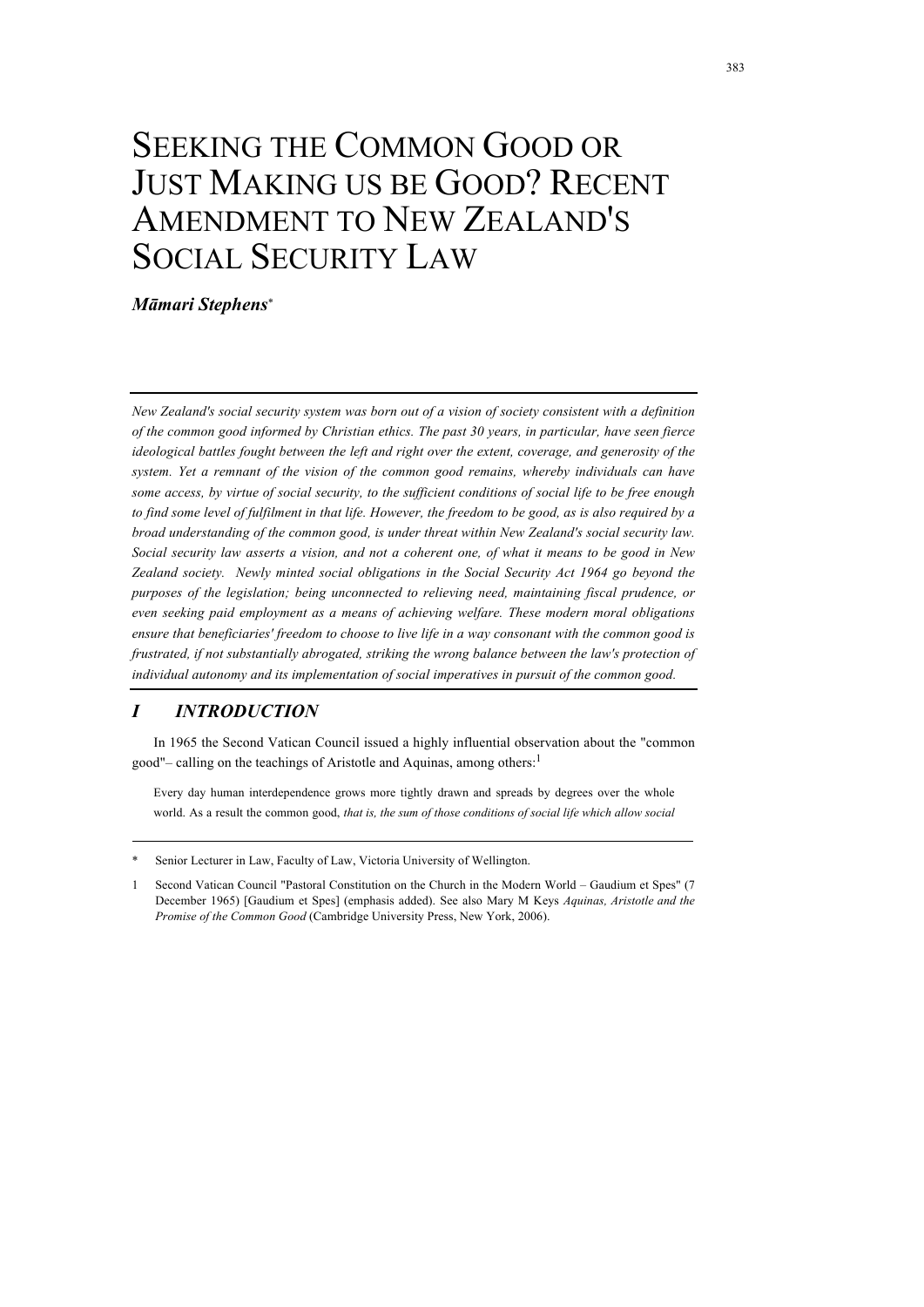*groups and their individual members relatively thorough and ready access to their own fulfillment*, today takes on an increasingly universal complexion and consequently involves rights and duties with respect to the whole human race. Every social group must take account of the needs and legitimate aspiration of other groups, and even of the general welfare of the entire human family.

This definition of the common good identifies (without defining) a set of conditions that enables individuals and groups in society to have the kind of social life that enables them to seek and achieve fulfilment. Making such conditions of social life accessible cannot be achieved by individuals alone, and requires some degree of institutional involvement.

Importantly, this definition appears to presume the existence of agency; the *conditions* of social life are such that they *allow* individuals and groups to have *access* to their own fulfilment. This tone presupposes that such individuals and groups might choose *not* to access such fulfilment. This notion of agency, and of the primacy of the individual appears more explicitly in the paragraph immediately after the definition, albeit in gendered language: 2

At the same time, however, there is a growing awareness of the exalted dignity proper to the human person, since he stands above all things, and his rights and duties are universal and inviolable. Therefore, there must be made available to all men everything necessary for leading a life truly human, such as food, clothing, and shelter; the right to choose a state of life freely and to found a family, the right to education, to employment, to a good reputation, to respect, to appropriate information, to activity in accord with the upright norm of one's own conscience, to protection of privacy and rightful freedom even in matters religious.

The common good then, on this reading, encompasses two closely related notions of freedom. The first refers to the importance of having sufficient access to those conditions of social life to be *free enough* to live such a life. Roosevelt called this, in his famous Four Freedoms speech to Congress, "freedom from want". 3 Indeed this freedom was articulated in the preamble of the Universal Declaration of Human Rights:4

*Whereas* disregard and contempt for human rights have resulted in barbarous acts which have outraged the conscience of mankind, and the advent of a world in which human beings shall enjoy freedom of speech and belief and freedom from fear and want has been proclaimed the highest aspiration of the common people …

<sup>2</sup> Gaudium et Spes, above n 1, at [26].

<sup>3</sup> Franklin D Roosevelt, President of the United States of America "Message to Congress" (6 January 1941).

<sup>4</sup> *Universal Declaration of Human Rights* GA res 217A, III A/810 (1948).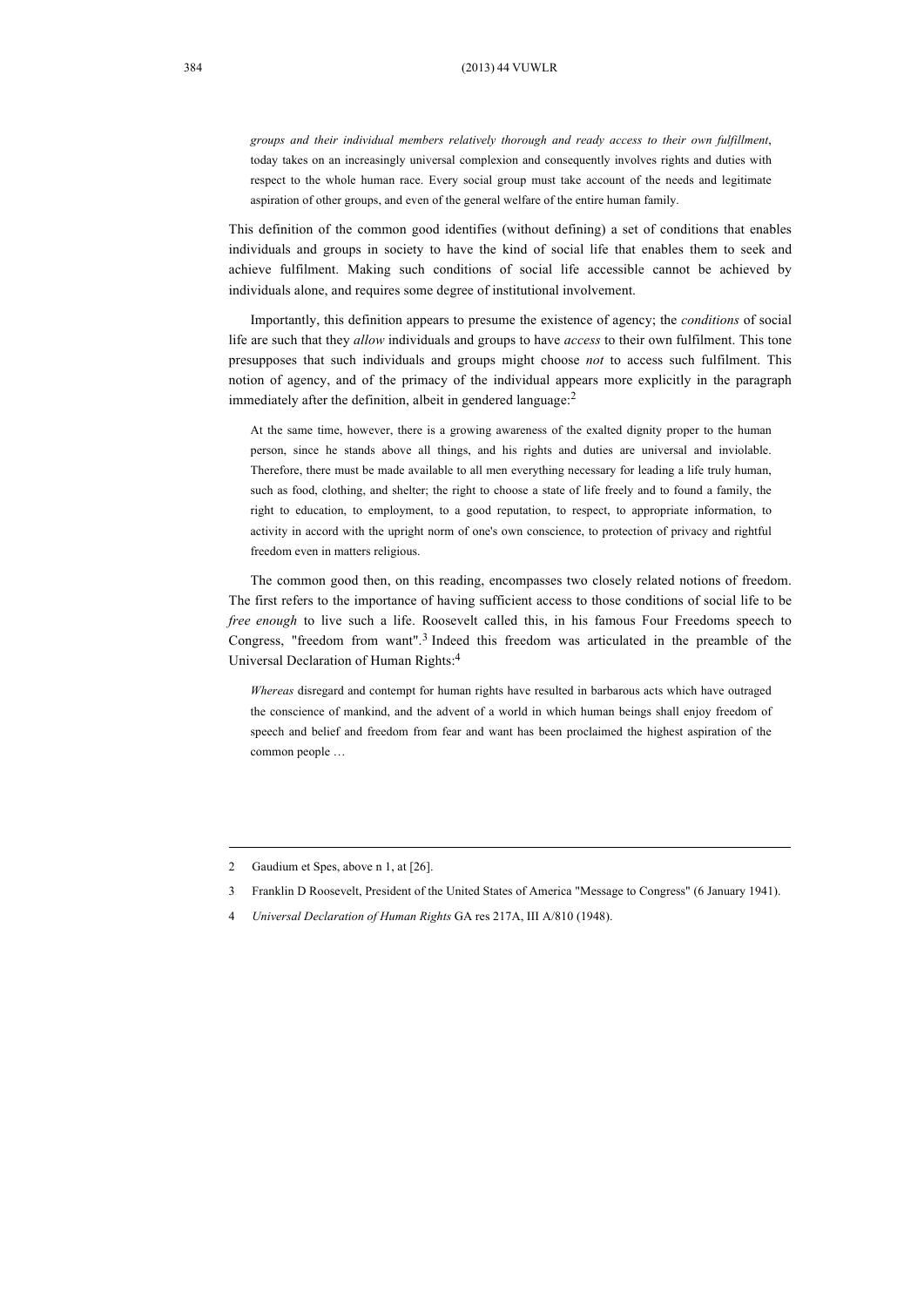But in addition, individuals (and groups) must have the freedom to *choose* to live the social life that in turn benefits others to the good of the whole. The common good, then, requires that individuals and groups in society have the freedom to be, and the freedom to be good.

The role of the law in both promoting and protecting these freedoms to live a life compatible with the common good is therefore worthy of some consideration. One topic where the notion of the common good and the role of law in achieving it are most disputed internationally, as well as domestically, is the law of welfare, or social security. On the one hand social security law creates a set of statutory entitlements for those individuals who are unable to support themselves fully, and who suffer some level of income deprivation. This support is intended to provide its recipients with the means to survive and participate within society – the freedom to be. However, the law of social security also upholds social norms, and increasingly in many Western countries, imposes positive obligations upon social security recipients that require them to demonstrate certain kinds of good behaviour in order to be eligible for support.<sup>5</sup> These requirements affect such recipients' freedom to choose to be good.

New Zealand's own social security was also born out of a vision of society that is consistent with the definition of the common good employed in this article. The birth of New Zealand social security in its consolidated and systemised form in 1938 was the product of an ideological vision, informed, to some degree, by Christian ethics. When Michael Joseph Savage was challenged in the Parliamentary debates on the 1938 Social Security Bill with the accusation that the proposed scheme was so generous as to be "applied lunacy", Savage retorted that to his mind it was "applied Christianity". <sup>6</sup> Those ethics also served a particular political stance concerning the redistribution of wealth in society. Walter Nash, the first Minister of Social Security believed that the First Labour Government had put into action the principle "that the care of the aged and the care of the young should be the first charge on all wealth creating."<sup>7</sup>

The decades *since* 1938, particularly since the mid-1970s, have seen little subsequent agreement about what comprises poverty. Similarly, there is also little agreement as to what constitutes

<sup>5</sup> See for example Peter Dwyer "Creeping Conditionality in the UK: From Welfare Rights to Conditional Entitlements?" (2004) 29 Canadian Journal of Sociology 265-287; and Nicola Barker and Sarah Lamble "From Social Security to Individual Responsibility: Sanctions, Conditionality and Punitiveness in the Welfare Reform Bill 2009 (Part One)" (2009) 31 Journal of Social Welfare and Family Law 321.

<sup>6</sup> Michael Bassett "How Ideal was the Savage Ideal" MJ Savage Memorial Lecture, La Trobe University (4 September 1998) <http://www.michaelbassett.co.nz/article\_savage.htm>.

<sup>7</sup> Upper Hutt Leader "Mr Nash Addresses Electors at Upper Hutt", (10 November 1949) Upper Hutt City Library <http://newspaperarchives.uhcc.govt.nz/>.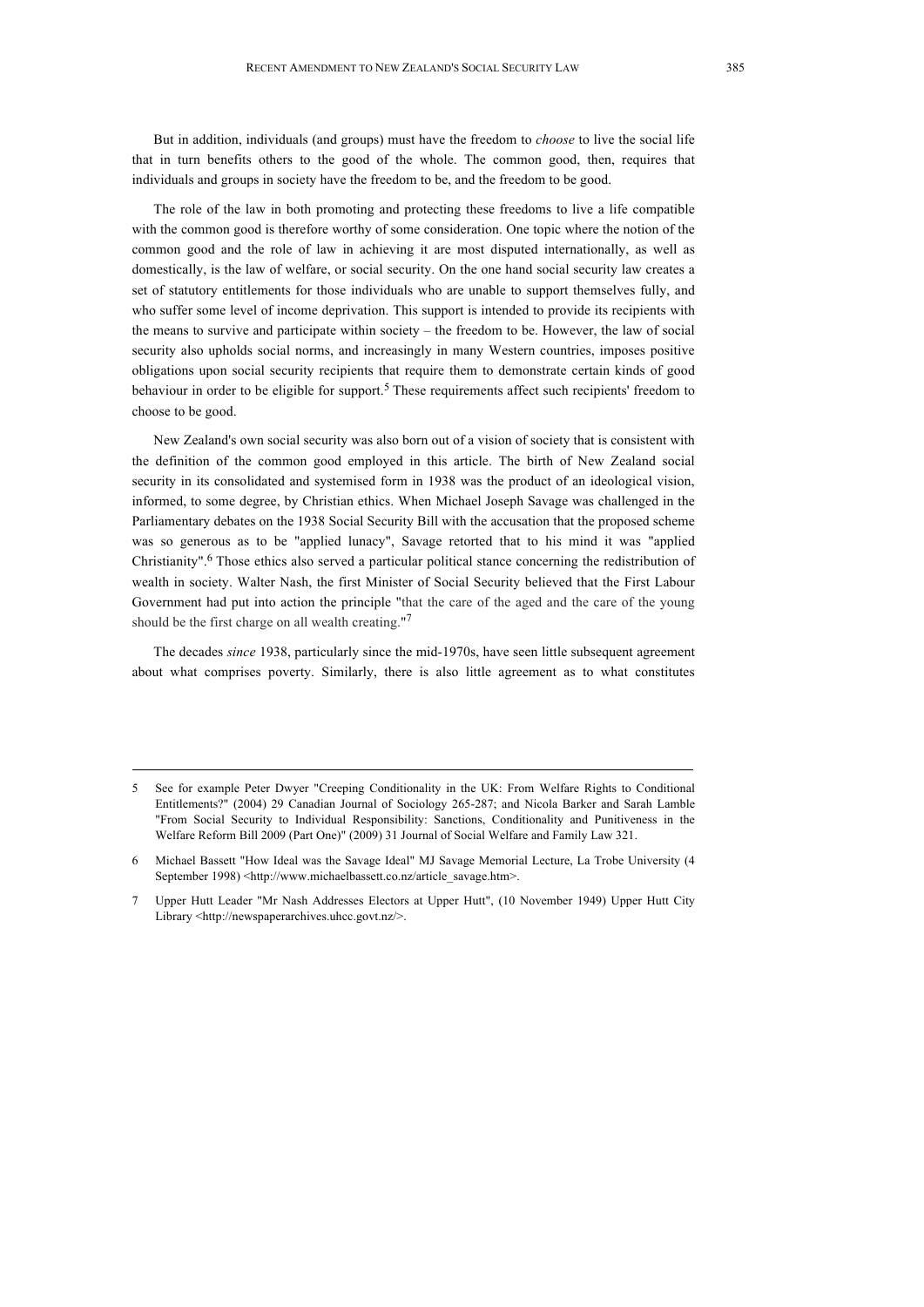appropriate welfare, or the "good life and [the] just society" from which those in poverty are excluded, notwithstanding the convictions of the architects of the system.<sup>8</sup>

Nevertheless the fact that the system of social security that we now have is still recognisable as a product of that early vision is testament to a limited agreement between all the governments since the 1930s of the ongoing need for the State provision of a needs-based, residual welfare system to allow those in poverty to be financially sustained in a fiscally responsible manner, and for those recipients to have a degree of participation in society from which they would otherwise be excluded. The past 30 years, in particular, have seen fierce ideological battles fought between the left and right over the extent, coverage, and generosity of the system, yet it remains. For as long as it does, a remnant of the vision of the common good somehow also survives, whereby individuals can have some access, by virtue of social security, to the sufficient conditions of social life to be *free enough* to find some level of fulfilment in that life. The true extent of this first kind of freedom to have access to *sufficient* assistance under successive governments has been subject to extensive critique, but is not the primary focus of this article.<sup>9</sup>

Instead, the focus is on the freedom to *be good*, as is also required for the common good, and this freedom is certainly at issue within the context of New Zealand's social security law. More so than perhaps most other bodies of law, social security law asserts a vision, and not a coherent one, of what it means to be good in New Zealand society, on the presumption that certain kinds of behaviour are better than others and ought to be promoted and upheld within social security law.

The newly minted social obligations established under ss 60RA-60RC of the Social Security Act 1964 provide direction to beneficiary parents of dependent children on *how* to be good, punishing

<sup>8</sup> For difficulties in defining poverty see Frances Stewart, Ruhi Saith, and Caterina Ruggeri Laderchi "Introduction: four approaches to defining and measuring poverty" in Frances Stewart and others *Defining Poverty in the Developing World* (Palgrave Macmillan, New York, 2007) at 27. New Zealand is reluctant to operate a formal definition of poverty, a position reflected internationally in social security legislation. One exception is in the Child Poverty Act 2010 (UK), an Act which does not concern social security, but sets up a system to monitor child poverty in the United Kingdom. For recent statistics on relative poverty and inequality using informal measures such as the Gini Coefficient and absolute and relative poverty lines see Bryan Perry *Household incomes in New Zealand: Trends in indicators of inequality and hardship 1982- 2011* (Ministry of Social Development, August 2012).

<sup>9</sup> For such critique and debate, particularly with regards to recent reforms, see Welfare Working Group *Long-Term Benefit Dependency: Recommendations* (Welfare Working Group, February 2011); Welfare Justice (Alternative Welfare Working Group) *Welfare Justice in New Zealand: Welfare Justice for All* (Caritas, December 2010); Tony McGurk *The Unravelling of the Welfare Safety Net* (Beneficiary Advocacy Federation of New Zealand and Caritas Aotearoa New Zealand, September 2008); Welfare Justice (Alternative Welfare Working Group) *Welfare Justice in New Zealand: What We Heard* (Caritas, November 2010); Matthew Hodgson and Mike O'Brien *Child Poverty and Child Well-Being: New Zealand in an International Context* (Child Poverty Action Group, Auckland, July 2010); Susan St John and Keith Rankin *Escaping the Welfare Mess?* (Child Poverty Action Group, Auckland, Working Paper Series No 267, December 2009).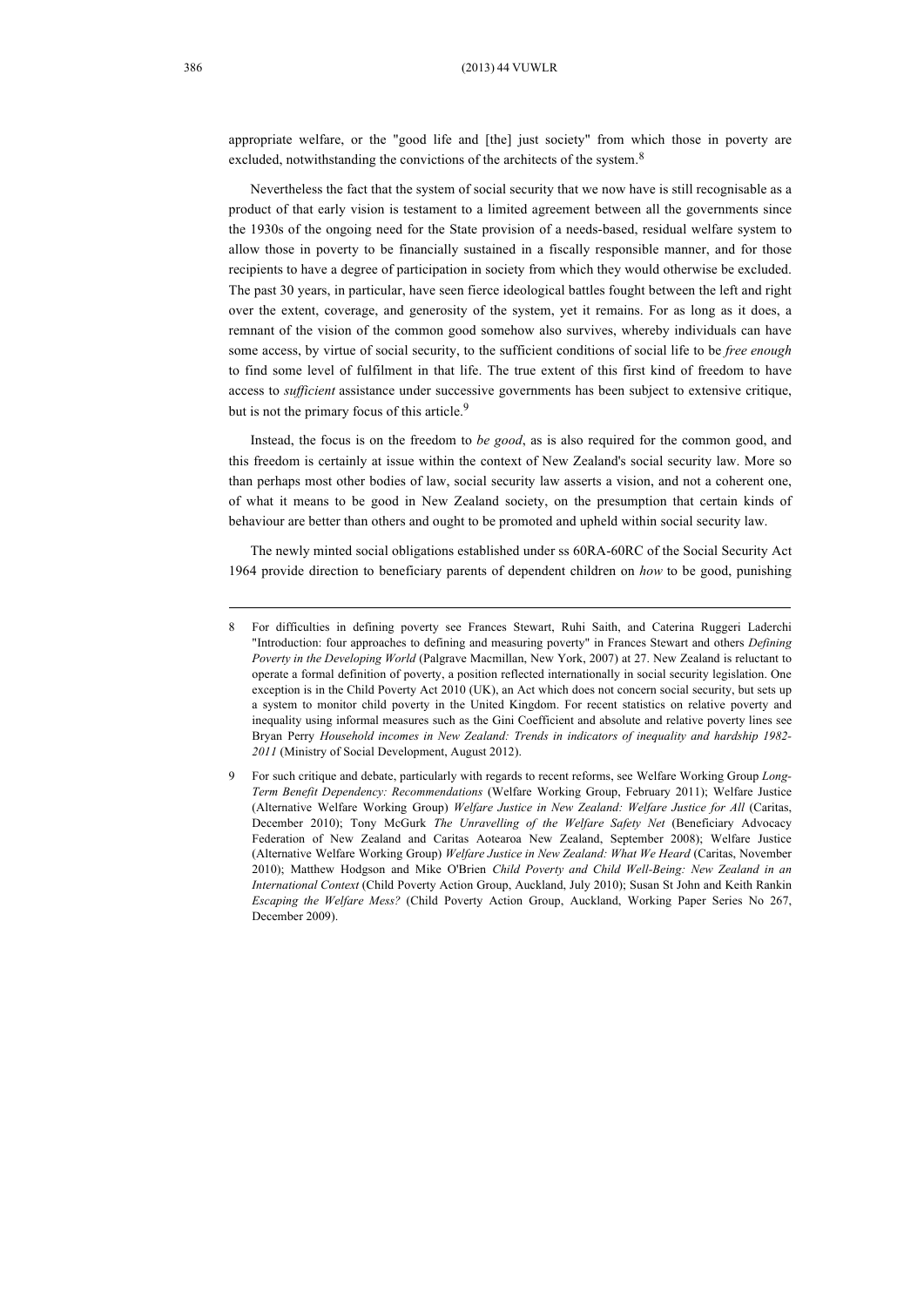failure with sanctions in the form of cutting or suspending benefit payments. The obligations are not relevant to either relieving need or the maintenance of fiscal prudence, or even the focus of seeking paid employment as a means of achieving welfare.

The fact that these obligations are highly directive *and* unconnected to the purposes of social security makes these obligations difficult to justify in a modern legislative scheme, comprising an effective level of morals testing more directive (in the legislation) than that included in the Old Age Pension Act of 1898, and the subsequent Social Security Act 1938. These modern moral obligations ensure that beneficiaries' freedom to *choose* to live life in a way consonant with the common good is frustrated, if not substantially abrogated, striking the wrong balance between the law's protection of individual autonomy and its implementation of social imperatives in pursuit of the common good.

## *II LAW, FREEDOM, AND THE COMMON GOOD*

There are at least three ways law can encourage or enable us to lead good lives consistent with the common good. These three aspects of law must be held in balance if the autonomy of the individual is to be protected from the coercive power of the State.

#### *A Pointing to the Good Life by Punishing Bad Actions*

Law can suggest what the *content* of the good life might mean by penalising the activities of the bad life. Perhaps in criminal law this characteristic is most obvious. We live a good life if we do not murder, if we do not steal, if we do not cheat others. Most often the law does this by sanctioning or penalising actions that involve harming others.<sup>10</sup> The autonomous individual at the heart of our Western legal system ought not have her autonomy removed, but by having sanctions in place for certain kinds of behaviour the system nudges that individual to the right kind of life.<sup>11</sup> As Paul said in Romans 7:7:12

What shall we say, then? Is the law sinful? Certainly not! Nevertheless, I would not have known what sin was had it not been for the law. For I would not have known what coveting really was if the law had not said, 'You shall not covet.'

<sup>10</sup> For the basis of modern discussion of the harm principle see J S Mill *On Liberty* (Longman, Roberts & Green, London, 1859). See also Joel Feinberg *Harm to Others: The Moral Limits of the Criminal Law* (Oxford University Press, New York, 1984).

<sup>11</sup> Regarding the primacy of the autonomous individual at the heart of the criminal law, see, among others, Andrew Ashworth *Principles of Criminal Law* (6th ed, Oxford University Press, Oxford, 2009) at 52–83. This is not to say that there is no place for the criminally responsible collective or corporate identity or entity in the criminal law, only that criminal fault is far more often, and more easily, attributable to individuals rather than collectives.

<sup>12</sup> New International Version (NIV).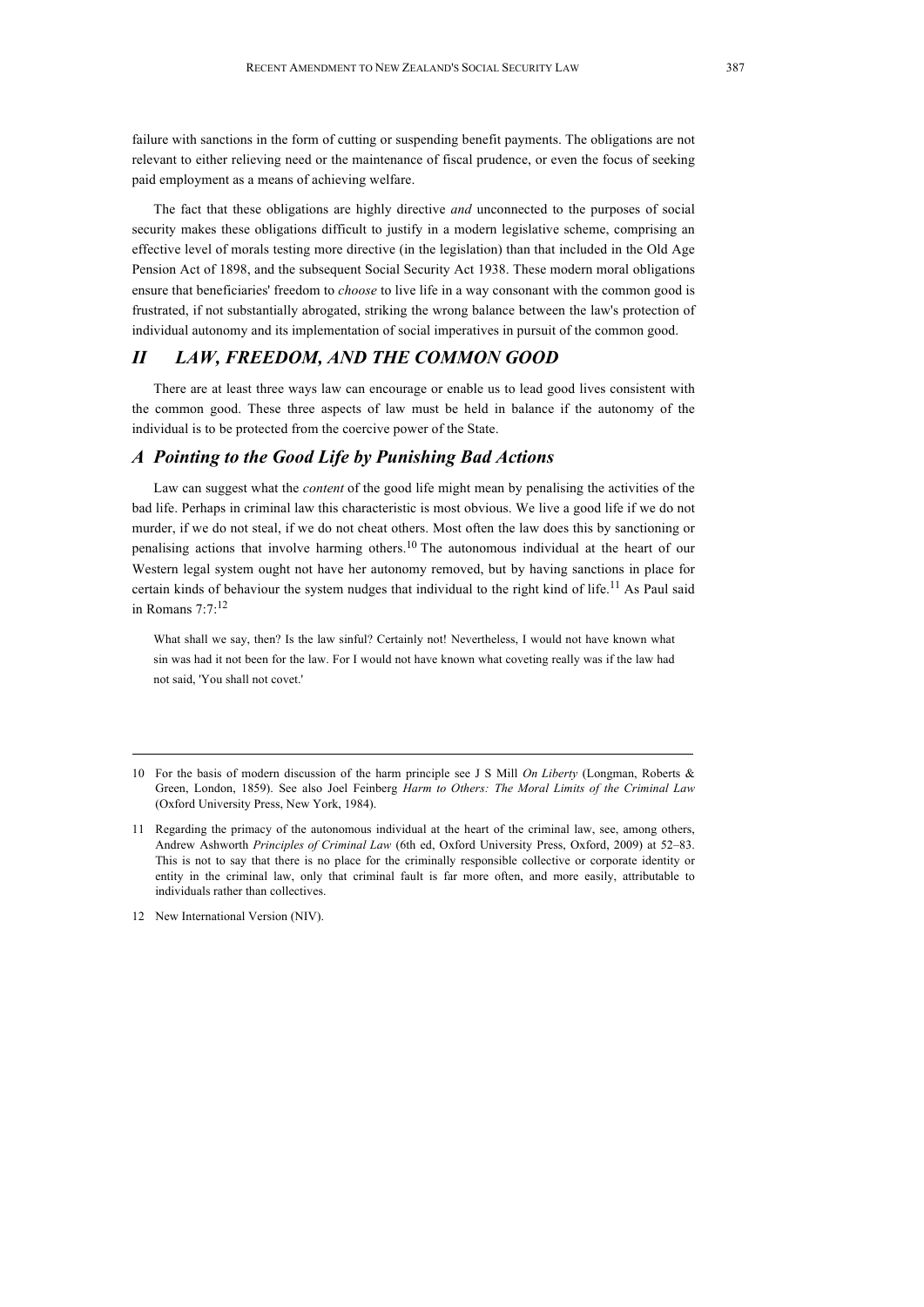The fact that the harshest of criminal penalties are reserved for morally blameworthy actions when done with morally blameworthy thoughts might enable us more clearly to see what morally praiseworthy conduct might be. Nevertheless such law usually only points us in such a direction.

#### *B Pointing to the Good Life by Imposing Positive Obligations in Law*

Sometimes the law does impose more direct obligations on us to behave in good ways, creating standards of behaviour, the breach of which can be penalised. Generally speaking, this function is less the province of the criminal law; although there is a handful of duties in the criminal law, the breach of which are criminalised and punished.<sup>13</sup> The criminal law usually falls shy of directing us to be good except in certain circumstances. Generally speaking we are not obliged to be good Samaritans. For example, the universal moral obligation to love our neighbour did not make it into the Crimes Act 1961.<sup>14</sup>

Nevertheless in other areas of law we can find ourselves under obligation to fulfil a standard of care in our private law dealings with others, as the much watered-down Good Samaritan neighbour principle demonstrates in the very practical world of tort law.<sup>15</sup> Breach that duty (and standard) of care, and cause damage to the interests of someone close *enough* to you, and you may be penalised. Positive obligations are also increasingly imposed upon individuals in many different forms by legislation and regulation, and indeed, obligation, even obligations to social institutions, is a necessary condition of achieving the common good:16

It grows increasingly true that the obligations of justice and love are fulfilled only if each person, contributing to the common good, according to his own abilities and the needs of others also promotes and assists the public and private institutions dedicated to bettering the conditions of human life.

For such "public institutions" that better "the conditions of human life" to require individuals to act, and sanctioning them when they fail to act, necessarily restricts the freedom of those individuals. Such restriction must be justified, and thus be *relevant* to the purposes of such institutions.

- 13 See for example, Crimes Act 1961, ss 150A-157 and ss 195-195A for codified duties. Common law duties may also be applicable that are not covered by the statute, for example when a defendant has created the situation that produces the relevant harm, as discussed in the case *R v Miller* [1983] 2 AC 161 (HL).
- 14 Christopher D Marshall *Compassionate Justice: An Interdisciplinary Dialogue with Two Gospel Parables on Law, Crime, and Restorative Justice* (Cascade Books, Eugene (Oregon), 2012) at 34.
- 15 *Donoghue v Stevenson* [1932] AC 562 at 580 (HL) per Lord Atkin: "But acts or omissions which any moral code would censure cannot in a practical world be treated so as to give a right to every person injured by them to demand relief. In this way rules of law arise which limit the range of complainants and the extent of their remedy. The rule that you are to love your neighbour becomes in law, you must not injure your neighbour; and the lawyer's question, Who is my neighbour? receives a restricted reply."
- 16 Gaudium et Spes, above n 1, at [30].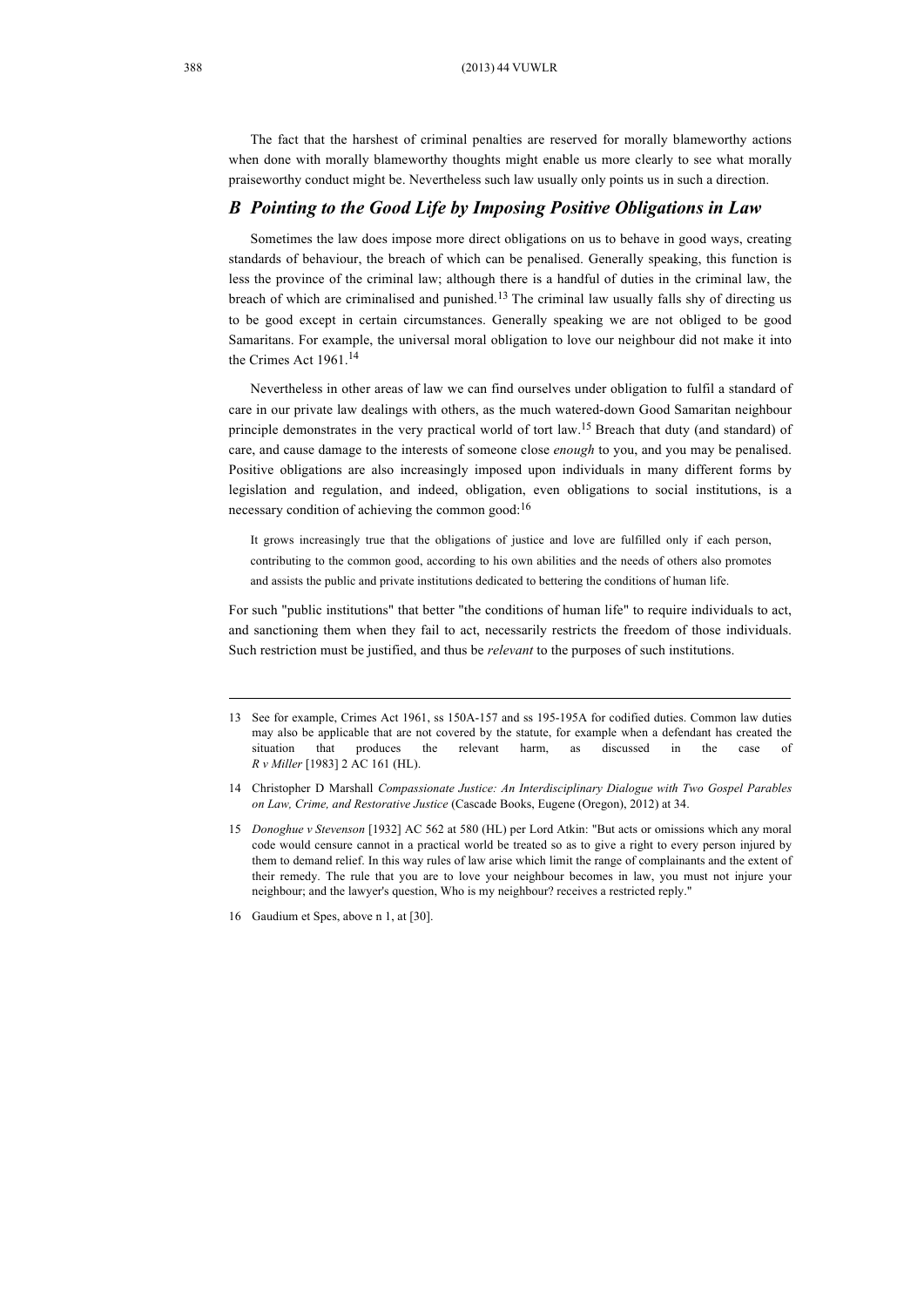#### *C Protection of Freedom*

The use of law to impose penalties for bad behaviour as well as for enforcing positive obligations creates tensions with the third function of law that is important for the creation and protection of the common good. That function is to create space and freedom for autonomous individuals to *choose* to live a good social life. Creating that freedom comes about by ensuring, for example, autonomy, as far as is practicable, is protected, and that rights accruing to such individuals are protected, or at least only breached under certain defined and limited circumstances. Further, laws must be effective, not oppressive, and reach everybody; they must be accessible, and reasonable. The role law can play in pointing out the righteous and good life by the penalising of bad actions and the imposition of positive obligations must always then, in this Western legal framework, be held in balance by the preservation of individual freedom if such laws are not to become oppressive.

All three aspects or functions of law appear in social security law, but arguably the balance between these aspects has, in recent developments, been distorted.

#### *III SANCTION AND OBLIGATION IN SOCIAL SECURITY LAW*

In order to ascertain how the balance between these three aspects has changed to the detriment of individual freedom in social security law it is necessary to identify who resides at the heart of social security law, and the overriding purposes of the Social Security Act 1964, as underpinning "an institution dedicated to bettering the conditions of human life."

## *A The Individual at the Heart of Social Security*

As with other countries implementing formal social security (as opposed to informal social security relying on kin-based or charitable aid) the New Zealand social security system, in common with other industrialised nations, created an individualised system of entitlements.<sup>17</sup> In this system the State stood in for the (typically male) wage-earning labourer who, by reason of unfortunate social contingency, had been excluded from working.<sup>18</sup> If a man lost his job State-provided income replacement could ensure that the worker and his family could at least survive at a very basic level,

<sup>17</sup> For reflection on the extent to which Māori modes of welfare have been excluded from the concepts underpinning New Zealand social security, see Margaret Tennant *The Fabric of Welfare – Voluntary Organisations in Government and Welfare in New Zealand, 1840-2005* (Bridget Williams Books, Wellington, 2007) at 18; Margaret McClure *A civilised community: a history of social security in New Zealand 1898-1998* (Auckland University Press in association with the Historical branch, Department of Internal Affairs, Auckland, 1998) at 111-124. See also Māmari Stephens "The Whānau Ora Approach" in M Claire Dale, Mike O'Brien and Susan St John (eds) *Left Further Behind: how policies fail the poorest children in New Zealand* (Child Poverty Action Group, Auckland, 2011) at 33–44.

<sup>18</sup> See Māmari Stephens "The Right to Social Security in New Zealand" in Margaret Bedggood and Kris Gledhill *Law into Action: Implementing Economic Social and Cultural Rights in Aotearoa New Zealand* (Human Rights Foundation, Wellington, 2011) at 132.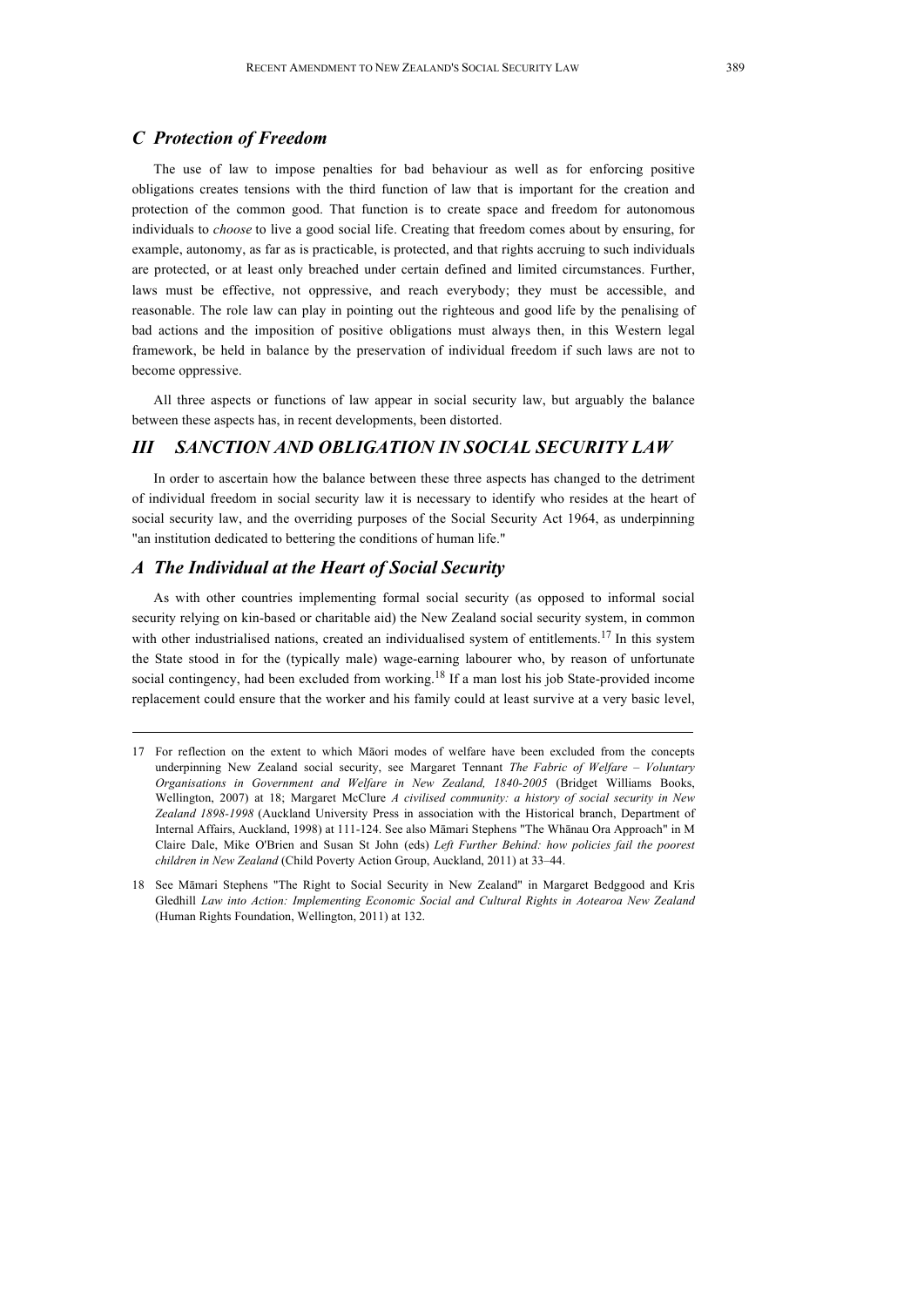and the worker could eventually be returned to economic productivity. If a woman was widowed or deserted by her spouse, the State could then step into the shoes of the absent male wage labourer, thereby ensuring that the family could survive and eventually return to economic productivity once the needs of the children no longer required full time care. Such social investment would prove less costly to the State than the costs that might be incurred if families were allowed to break down entirely by being forced into reliance on charity or family members.

#### *B The purposes of the Social Security Act 1964*

The starting point for identifying the purposes of the Social Security Act 1964 is, in fact, the still-extant Long Title of the 1938 Act:<sup>19</sup>

An Act to provide for the Payment of Superannuation Benefits and of other Benefits destined to safeguard the People of New Zealand from Disabilities arising from Age, Sickness, Widowhood, Orphanhood, Unemployment, or other Exceptional Conditions; … to provide such other benefits as may be necessary to maintain and promote the *Health and General Welfare of the Community.*

Clearly reflecting an understanding of the common good as discussed in the introduction, this Long Title served as the only statement of purpose in social security for many decades. In the 1990s the courts further elucidated the purposes of the legislation. The Court of Appeal stated in *Ruka v Department of Social Welfare* that "[t]he concern of the legislation is with the provision of financial help for people who for one reason or another could not be expected to support themselves".<sup>20</sup> A few years later the High Court also referred to the Act's twin purposes: to provide social security to those in need but in a fiscally responsible manner.<sup>21</sup>

The concern and purpose of the Act is to aid those who truly are in need of financial assistance in a way that is administratively efficient and not wasteful of public funds. Those considerations have to be balanced …

In 2007 a new purposes section (s 1A) was inserted into the Act.<sup>22</sup> The text is worth setting out in full: 23

**Purpose** The purpose of this Act is–

(a) to enable the provision of financial and other support as appropriate–

<sup>19</sup> Emphasis added.

<sup>20</sup> *Ruka v Department of Social Welfare* [1997] 1 NZLR 154 at 161 (CA) per Richardson P.

<sup>21</sup> *Chief Executive of the Department of Work and Income v Vicary* [2001] NZAR 628 (HC).

<sup>22</sup> Section 1A was inserted by s 23 Social Security Amendment Act 2007.

<sup>23</sup> Section 1A(d) was inserted by Social Security (Benefit Categories and Work Focus) Amendment Act 2013, s 5.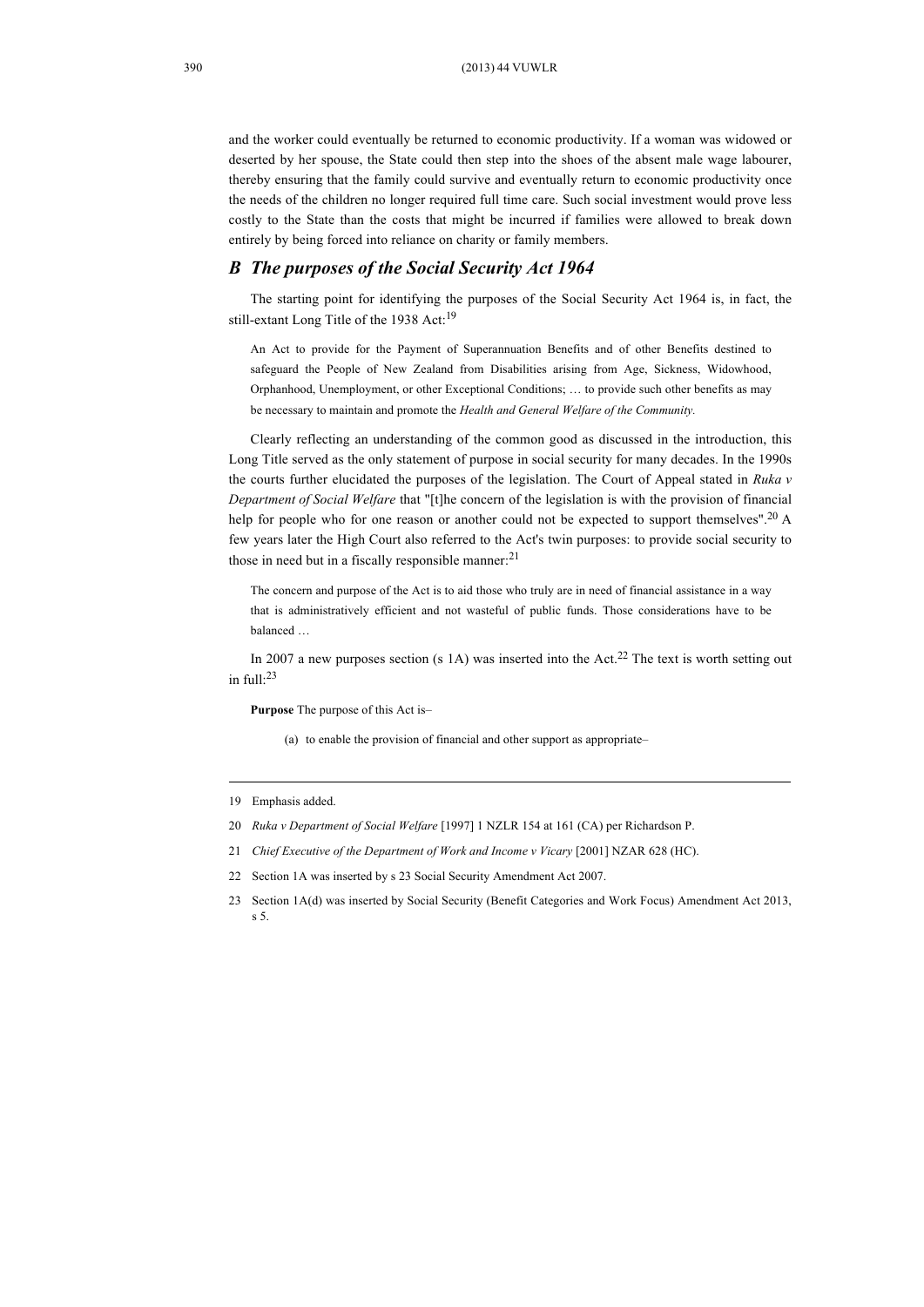- (i) to help people to support themselves and their dependants while not in paid employment; and
- (ii) to help people to find or retain paid employment; and
- (iii) to help people for whom work may not currently be appropriate because of sickness, injury, disability, or caring responsibilities, to support themselves and their dependants:
- (b) to enable in certain circumstances the provision of financial support to people to help alleviate hardship:
- (c) to ensure that the financial support referred to in paragraphs (a) and (b) is provided to people taking into account–
	- (i) that where appropriate they should use the resources available to them before seeking financial support under this Act; and
	- (ii) any financial support that they are eligible for or already receive, otherwise than under this Act, from publicly funded sources:
- (ca) to provide services to encourage and help young persons to move to education, training, and employment rather than to receiving financial support under this Act:
- [(d) to impose, on the following specified people or young persons, the following specified requirements or obligations:
	- (i) on people seeking or receiving financial support under this Act, administrative and, where appropriate, work-related requirements; and
	- (ii) on young persons who are seeking or receiving financial support under this Act, educational, budget management, and (where appropriate) parenting requirements; and
	- (iii) on people receiving certain financial support under this Act, social obligations relating to the education and primary health care of their dependent children.]

The Hon David Benson-Pope (Minister for Social Development and Employment) then noted the intent to maintain consistency between the purposes as outlined in the Long Title, case law and s 1A when introducing the First Reading of the Bill.<sup>24</sup>

In addition, for the first time the bill introduces purpose and principles provisions into the Social Security Act. Some of these statements are new; others are based on existing case law. They are

24 (8 May 2007) 639 NZPD 8966.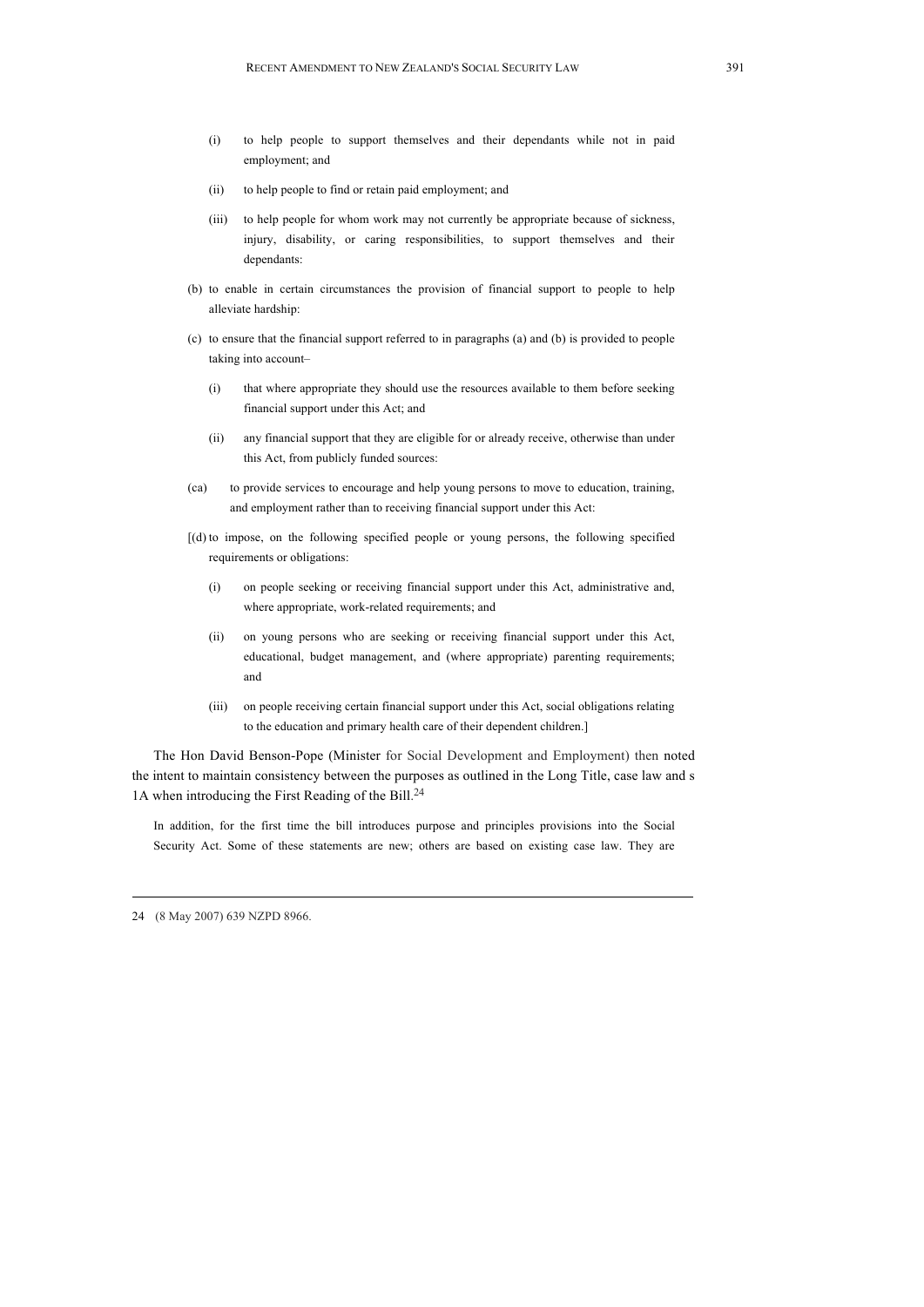intended to make the law easier to understand and much more accessible. Certainly there is no intent to undermine the purposes set out in the long title of the 1938 Act.

The High Court has indeed recently interpreted s 1A as being broadly consistent with the earlier case law, noting that the earlier decision of *Ruka* was reflected in s 1A.25

Section 1A(a)-(ca) establishes that the "provision of financial and other support" provided under the Act are to be seen as the means to effect a number of ends consistent with the overall purposes of the legislation, as noted above, including:

- Recipients being able to support themselves and their families, taking account of monies from other sources;
- the re-entry of beneficiaries into paid employment;
- the alleviation of hardship.

The social obligations requirement in the new s 1A(d) will be discussed below.

In view of the individual conceptualised at the heart of social security law, and in view also of the overriding purposes of the Social Security Act 1964, it is clear that all three aspects of law considered in Part II are certainly relevant in social security law.

#### *C The Punishment of Bad Actions in Social Security Law*

The Act includes within it some limited provision for criminal penalty. Most charges laid pursuant to the Social Security Act 1964 will refer to s 127, where, in certain circumstances it is an offence for any person knowingly to make a false statement, or wilfully to do or say anything, or omit to do or say anything for the purpose of misleading or attempting to mislead any officer concerned in the administration of the 1964 Act "or any person whomsoever". These offences are slightly unusual in that they can be committed by omission, unlike most offences in the Crimes Act 1961.26 Imposing a penalty for this kind of offending points directly to the boundaries of good conduct for the social security recipient. Beneficiaries are expected to be in genuine need, and to be honest about their levels of eligibility for social security assistance.

#### *D Positive Obligations and Sanctions in Social Security Law*

The Social Security Act 1964 also establishes a number of positive obligations. Indeed, from 1938 the notion that beneficiaries should discharge some degree of obligation in return for, or as a

<sup>25</sup> *Harlen v Ministry of Social Development* [2012] NZHC 669, [2012] NZAR 491 at [40].

<sup>26</sup> In the case of liable omissions under the Social Security Act 1964, the concomitant duty arises under s 12 which contains an obligation on applicants for benefits to answer all requests for information put by the chief executive. In addition, beneficiaries, under s 80A, must "forthwith" advise an officer of the Ministry of any change in circumstances pertaining to the right of the beneficiary to receive a benefit, or to the amount or rate of that benefit.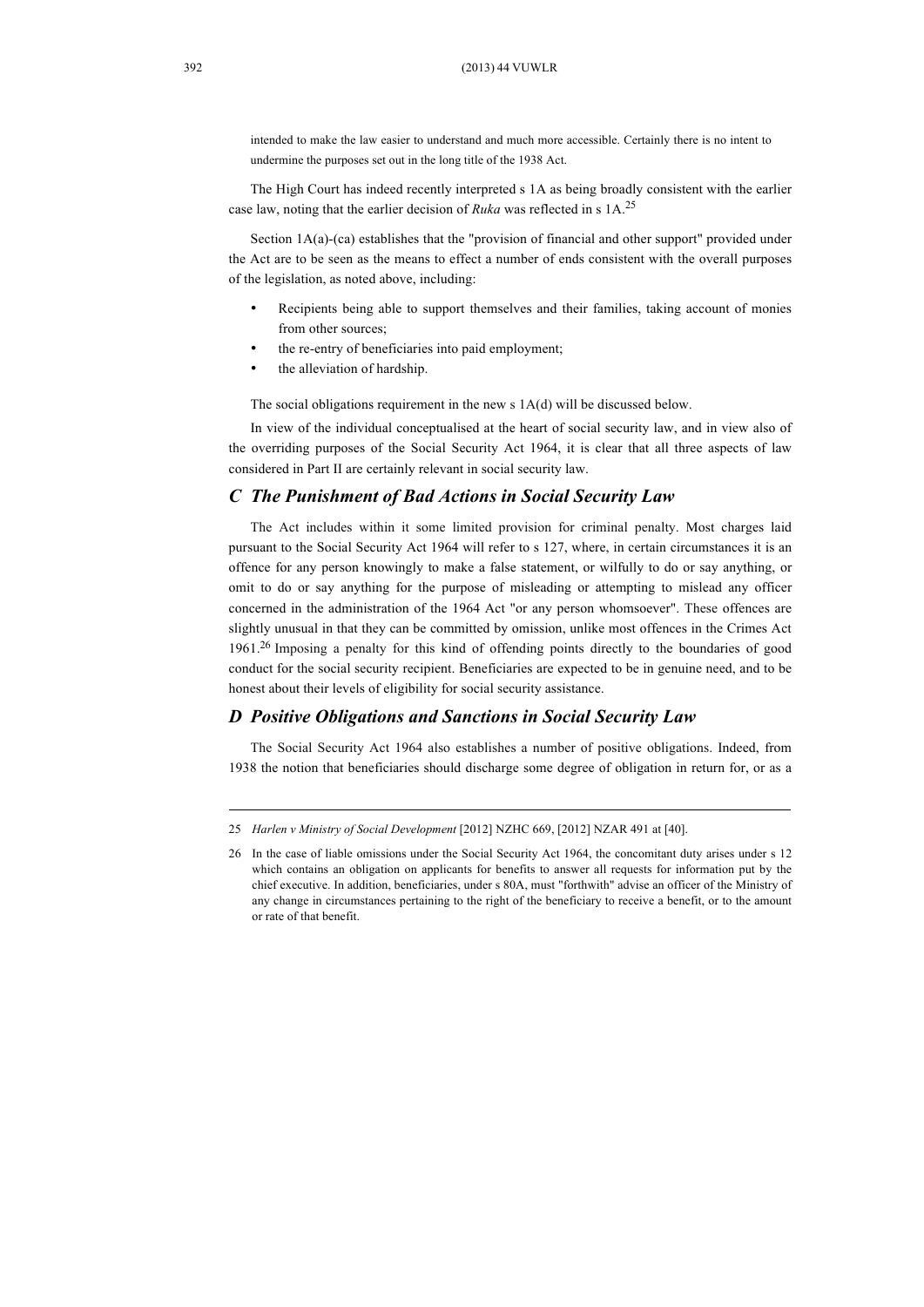response to, the provision of income support or assistance has always been present. William Parry, who held the social security portfolio from 1940-1949 emphasised, in a meeting with Māori leaders, the reciprocal obligation to work that accompanied entitlement to the unemployment benefit.<sup>27</sup>

By returning to the workforce when possible, welfare recipients were seen to have discharged their duties to maintain the labour force required for a cohesive society and economy, and the State, by applying such obligation, maintained a heavily targeted system, discharging its own duty to taxpayers to keep the system fiscally sustainable. Failure to observe the obligation to seek work meant that applicants failed the eligibility requirements and could not receive a benefit.<sup>28</sup>

Increasingly, since 1998, the State has included more obligations within the law. A tiered system of sanctions was also created for the breach of those obligations.<sup>29</sup> Benefits can be cut, suspended, and even cancelled for the following breaches of positive obligations, among others:

- Failure by recipients of Jobseeker Support payments to comply with work test obligations, such as attending job interviews; $30$  and
- Failure for a parent in receipt of one of the main benefits to provide the name of the other parent of the child or children (which would enable that parent to be pursued for child support payments); $^{31}$  and
- Failure by recipients of Supported Living payments to comply with work preparation exercises. 32

Of course, the imposition of positive obligations and sanctions for their breach potentially restricts the ability and right of beneficiaries to "choose a state of life freely".<sup>33</sup> Such restriction ought, therefore, to be justified.

<sup>27</sup> McClure, above n 17, at 117.

<sup>28</sup> Social Security Act 1938, ss 51(1)(a)-(e).

<sup>29</sup> New work-testing obligations and sanctions were imposed by way of Social Security (Work Test) Amendment Act 1998, s 7.

<sup>30</sup> The obligation for a recipient of Jobseeker Support payments to attend job interviews is set out (with other work-testing requirements) at s 102A(c) of the Social Security Act 1964. The penalty for failure to observe this requirement is set out under s 117.

<sup>31</sup> The requirement to name the liable parent and the sanction for such failure is set out in Social Security Act 1964, s 70A(1)−(2). This obligation was introduced by way of the Social Security Amendment Act (No 2) Act 1990, s 18.

<sup>32</sup> The obligation to carry out such exercises appears at s 60Q and the sanction for failing to comply with such obligations is set out under s 117.

<sup>33</sup> Gaudium Et Spes, above n 1, at [26]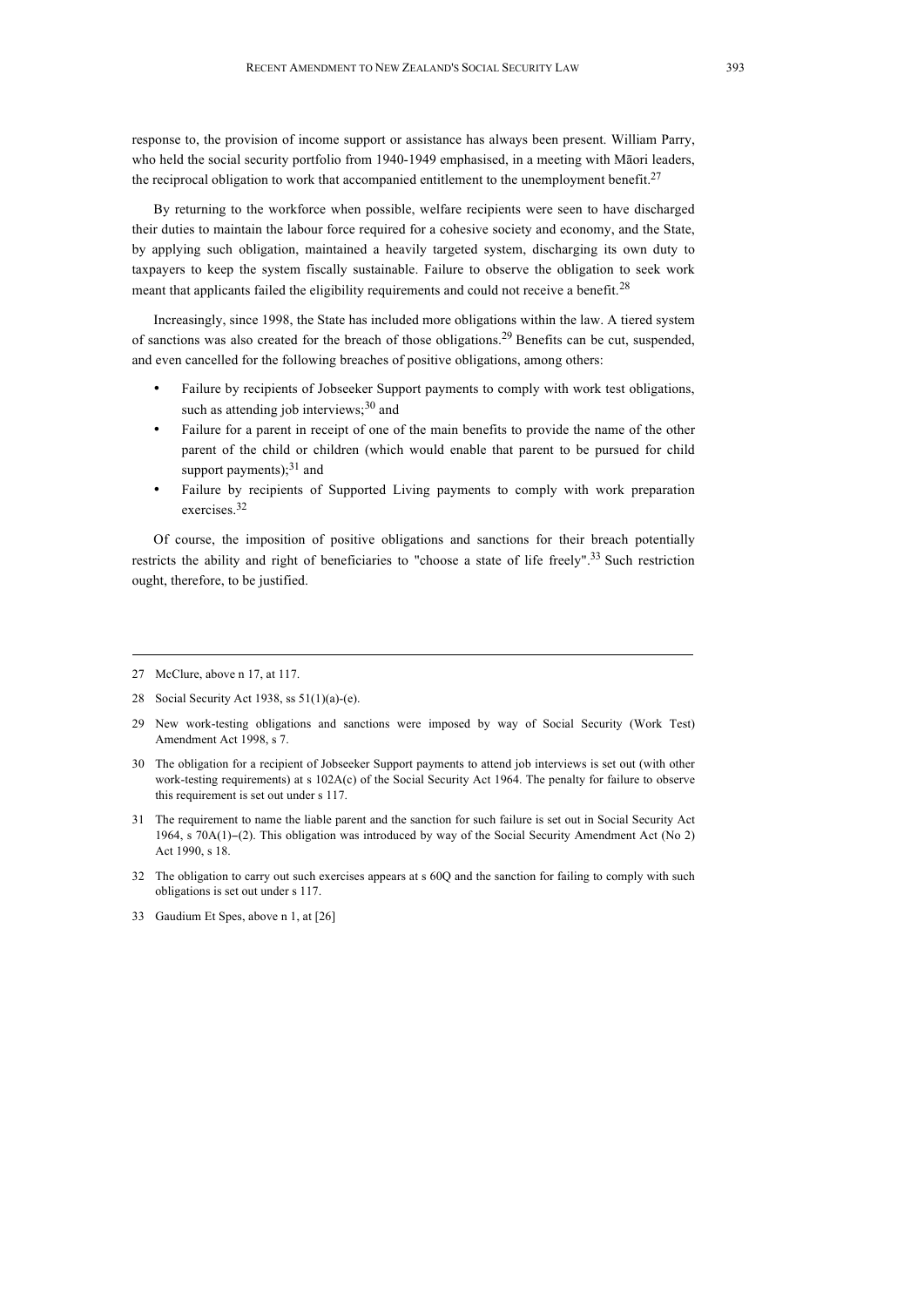#### *E Protection of Freedoms in Social Security Law*

In part of course, social security creates a level of freedom for people who would be otherwise in poverty to live with dignity having "everything necessary for leading a life truly human, such as food, clothing, and shelter; the right to choose a state of life freely".<sup>34</sup> Positive legal duties create a higher level of conditionality for individuals to meet in order to attain or maintain eligibility for the receipt of that support. Extra conditionality can pose a grave threat to the freedom of beneficiaries to choose to act so as to seek fulfilment *if* the conditionality is *not connected* to the overall substantive purposes of the legislation.35 If positive duties are imposed, along with sanctions, which do *not*  relate to the overriding purposes of the legislation any abrogation of freedom cannot fully be justified.

Positive obligations established by the Social Security Act 1964 have been, generally speaking, targeted and specific. Current work-testing obligations, originally enacted in 1998, and amended several times since then, impose many more restrictions on the actions of such recipients, and, since 2008, have been far more widely applied to qualifying recipients of Sole Parent Support, Supported Living payments, as well as Jobseeker Support.<sup>36</sup> These added requirements have caused real questions about fairness in requiring such a broad range of beneficiaries to meet these obligations. Despite such concerns, some theoretical freedom at least remains to beneficiaries within the express provisions of the governing legislation. For example, work test obligations do not require income support recipients to undertake particular *kinds* of employment; such employment must only be suitable; otherwise the nature of the work was for the free individual to determine as best she could.

Of course to some degree this freedom becomes somewhat illusory in the face of everyday social security administration. The requirement that the employment be suitable sets a threshold; any such work must only satisfy the Chief Executive's determination of what is suitable, not the beneficiary's.37 This limitation presumably precludes Jobseeker Support recipients from turning down low-paid jobs, in favour of higher paid, or higher skilled work. Further, in reality labour market conditions can severely limit the kinds of jobs available, and being restricted to low wage

<sup>34</sup> At [26].

<sup>35</sup> Gráinne McKeever "Social Security as a Criminal Sanction" (2004) 26 Journal of Social Welfare and Family Law 1 at10.

<sup>36</sup> Previously known as Domestic Purposes Benefit (Sole Carer), Sickness Benefit, and Unemployment Benefit.

<sup>37</sup> The definition of "suitable employment" as set out in s3 of the Social Security Act 1964, in relation to a person, means "employment that the chief executive is satisfied is suitable for the person to undertake for a number of hours a week determined by the chief executive having regard to the employment required to satisfy the work test for that person."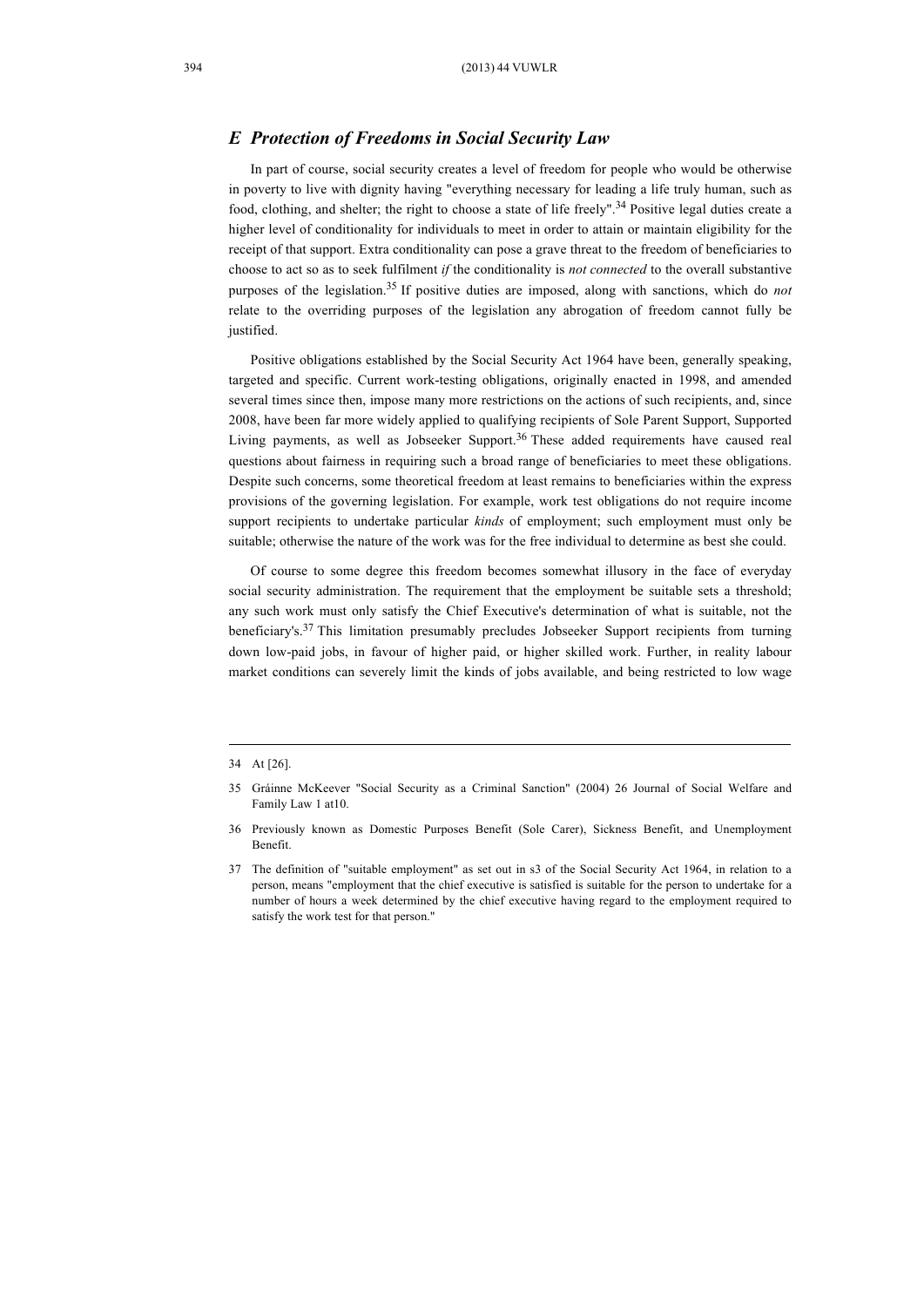and low skill jobs can depress low paid workers' quality of life.<sup>38</sup> However, even these narrow parameters are still *relevant* to the State's imperative to maintain a financially sustainable system of welfare, and can therefore be argued as justifiable. The direction given by the governing legislation upholds the freedom of the beneficiary as a general abstract principle to find whatever job she could, even while that freedom was undercut by the policy, administration and the realities of the labour market.

Even this abstracted principle of freedom has been stripped away from beneficiaries under the new social obligations imposed under the Social Security (Benefit Categories and Work Focus) Amendment Act 2013.

# *IV SOCIAL OBLIGATIONS AND MORALS TESTING – IDENTIFYING THE "DESERVING POOR"*

The single most consistent value that has driven New Zealand social security policy and legislation from the earliest days of its provision in the 19th century has been that all individuals who can work, should. The primary questions in determining eligibility for social security support have been the extent of individual need and whether an individual could truly claim to be legitimately outside of the workforce.<sup>39</sup> In view of the primacy of work as the driver of wellbeing in New Zealand social security legislation and policy the 2013 amendments mark something of a departure in the use of obligations within social security legislation.

The new social obligations now established in the legislation are not primarily aimed at ensuring individuals in receipt of benefit are able to work. Nor are they aimed primarily at restricting state expenditure on welfare, although both things can be seen as secondary drivers. Instead, these new obligations are aimed primarily at improving outcomes for children by making welfare recipients be better parents; a socially normative aim that has been beyond the purview of social security law before now.

# *A Social Obligations under the Social Security (Benefit Categories and Work Focus) Amendment Act 2013*

These obligations are set out in ss 60RA-60RC of the Social Security Act 1964. They apply to all non-youth beneficiaries with one or more dependent children in receipt of Jobseeker Support, Sole Parent Support, a Supported Living Payment, or an emergency benefit, including the spouse or partner of such beneficiaries. The new obligations require that qualifying beneficiaries:

<sup>38</sup> See for example Roopali Johri *Work values and the quality of employment: A literature review* (Department of Labour, August 2005) at 23−24.

<sup>39</sup> Michael Belgrave "Social Policy History: Forty Years on, Forty Years back" (paper presented to the Affording our Future Conference, Wellington, December 2012).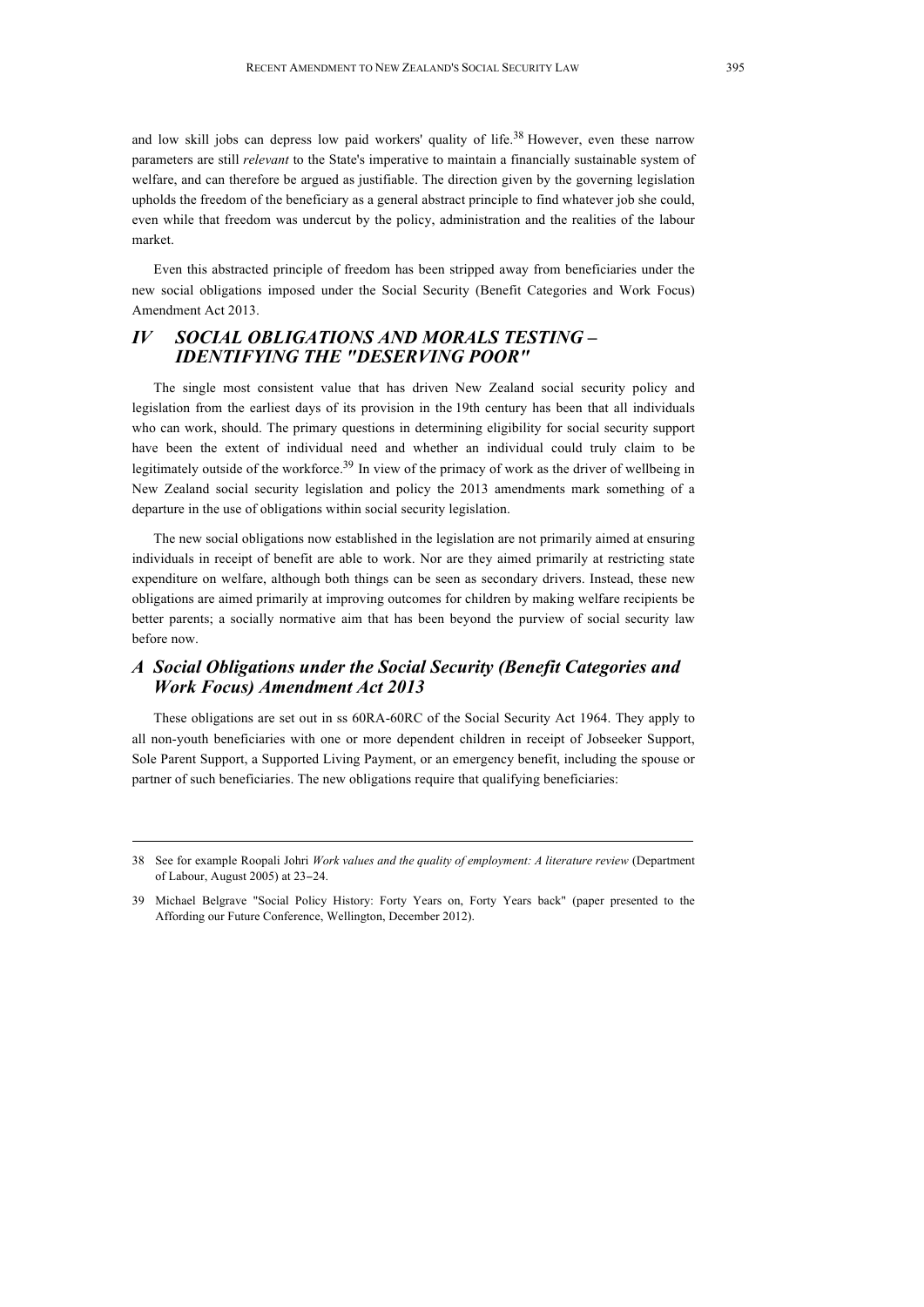- Take all reasonable steps to ensure that 3-5 year old dependent children are enrolled with and attending recognised early childhood providers;<sup>40</sup>
- Take all reasonable steps to ensure that all six-16 year olds are enrolled in, and attending school: $41$
- Take all reasonable steps to ensure that dependent children are enrolled with a primary health care provider;<sup>42</sup> and
- Take all reasonable steps to ensure that dependent children are up to date with health checks required by the health providers (such as free Well Child/Tamariki Ora health checks provided to all New Zealand children from birth until five years).<sup>43</sup>

Failure to meet these obligations without sufficient explanation is subject to sanction under s 117, including cutting or suspension of benefit.<sup>44</sup>

At one level it is possible to argue that these new social obligations, like work-testing, merely impose further conditionality upon applicants, raising the threshold and therefore diminishing the pool of potentially eligible applicants and ultimately, diminishing costs to government, consistent with the social security purpose of fiscal sustainability. However the end to which these measures are aimed comprises far more than increased conditionality. Sanctioning beneficiary parents with dependent children who do not enrol those children with the required Early Childhood provider (for example) does not meet an end relevant to determining eligibility for social security assistance on the basis of financial need. This new requirement does not enhance the ability of the relevant beneficiaries to prepare themselves adequately (in the case of sole carers) for re-entry into the workforce over and above the work-testing requirements already now imposed upon many beneficiaries with dependent children.

In short, this new conditionality is not relevant to the purposes for which social security was established and made available in the first place: relieving need in a financially sustainable manner (and, in New Zealand's case, returning to the workforce). Requiring a particular *kind* of care be provided for the dependent children of beneficiary parents imposes a norm for childrearing that substantially limits the freedoms of beneficiary parents to choose how to care for their own children. This normative expectation is expressly approved in the Explanatory note to the Bill:<sup>45</sup>

- 40 Section 60RA(3)(a)−(b).
- 41 Section 60RA(3)(c).
- 42 Section 60RA(3)(d).
- 43 Section 60RA(3)(e).
- 44 An exception to this is where a prosecution has been launched under s 24(1) of the Education Act 1989 (failure to enroll a child at a school or refusal to ensure that a child is enrolled at a school) or s 29(1) of the Education Act 1989 (which creates an offence and penalises irregular attendance at school).
- 45 Emphasis added.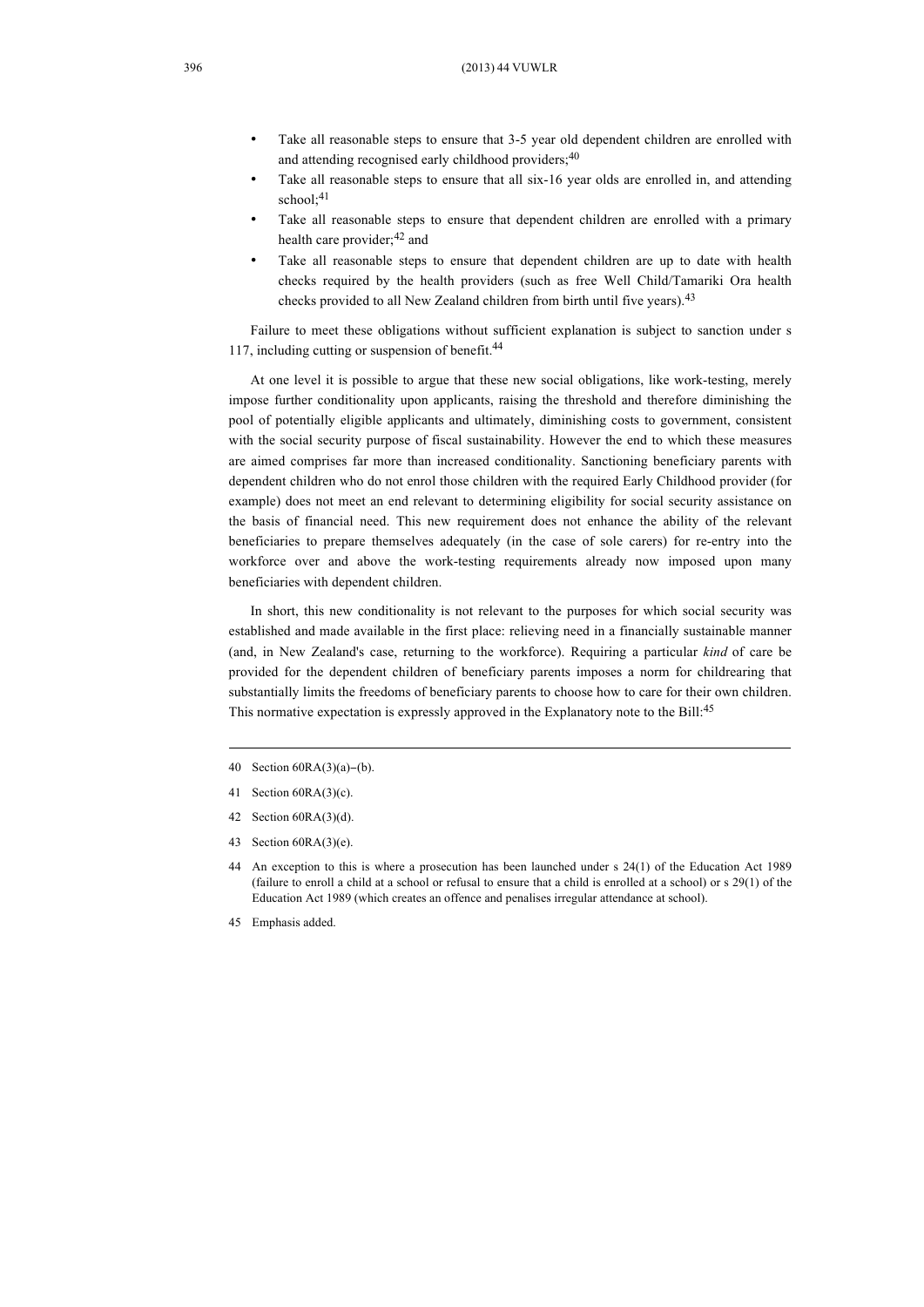- … the objectives of this Bill are to reform New Zealand's social security system so that it—
- reduces benefit dependency;
- is work focused, and expects and rewards independence;
- supports an investment approach that focuses resources where they will be most effective;
- is able to work with a greater number of beneficiaries to support them into work;

**•** *reinforces social norms* and improves social outcomes through the introduction of social obligations for parents, and encouraging beneficiaries with warrants to arrest to clear them.

Social security law has supported particular social norms, for example, in providing assistance to sole parents to stay home to look after their children, and in asserting the value of employment as the central value around which the entire system operates. Nevertheless these new social obligations take such normative thinking a step further by *requiring* beneficiary parents to carry out parenting activities that other parents are *not required to do* (with the exception of school enrolment which is already legislatively required under the Education Act 1989). These requirements speak to a perceived standard of parenting, and are unconnected to either the need of those parents and children for social security assistance, or to the imperative upon the State to maintain a financially sustainable welfare system. This inconsistency with the usually understood purposes of the Social Security Act 1964 has been superficially addressed by the insertion of the new s 1A(d) into the Social Security Act 1964:46

s 1A The purpose of this Act is—

…

[(d) to impose, on the following specified people or young persons, the following specified requirements or obligations:

…

(iii) on people receiving certain financial support under this Act, social obligations relating to the education and primary health care of their dependent children.]

This provision has not yet been tested before the courts, but is curious. While part of a purposes provision, it does not refer to any purpose related to social security, unlike the earlier subsections. Instead, it merely asserts that one of the purposes of the Act is to impose social obligations upon people in receipt of certain kinds of financial support, with no reference to the end to which those social obligations would be employed. Neither is any insight offered in the Parliamentary debates or

<sup>46</sup> This provision was inserted by the Social Security (Benefit Categories and Work Focus) Amendment Act 2013, s 5. See Part III, B of this article for the full text of this provision.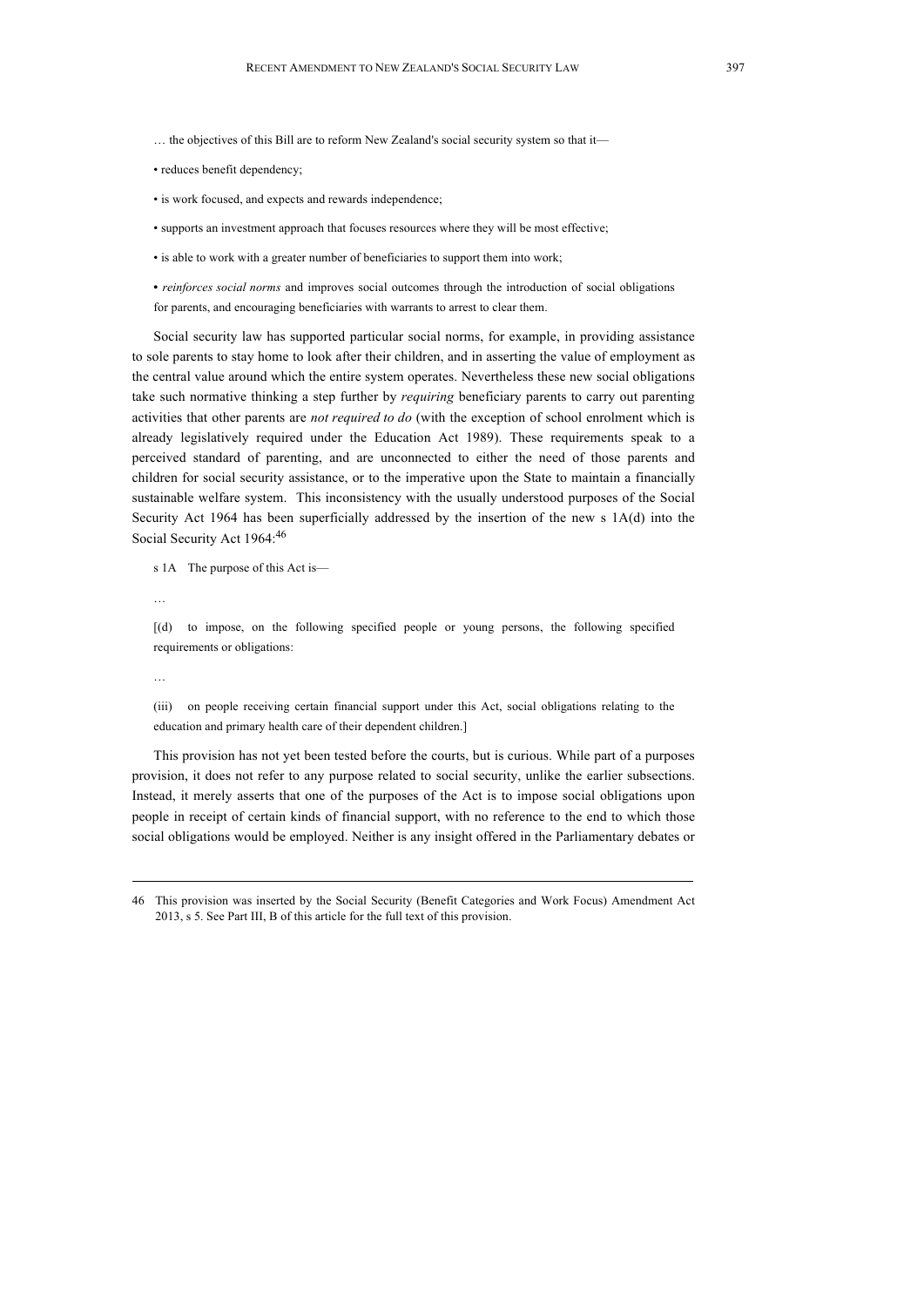the select committee as to the extent to which the new s 1A(d) aligned, or otherwise, with the existing provisions of s 1A. The Hon Paula Bennett merely stated:  $47$ 

We are introducing social obligations to ensure that children in benefit-dependent homes get quality early childhood education, are enrolled with a doctor, and get their Well Child checks, and that schoolaged children are in school.

The purpose for the insertion of this provision becomes clear only by reference to materials external to the Parliamentary process. The final report of the Welfare Working Group in 2011 recommended the establishment of "parental obligations" with compulsory early childhood education and compulsory health checks. This recommendation referred to a need to improve outcomes for children in the welfare system. 48

However laudable are the aims of improving outcomes for vulnerable children, it is clear these social obligations serve goals outside the usual scope and purposes of New Zealand social security. Further, in view of the fact that *The White Paper on Vulnerable Children* is to lead to the introduction of a Vulnerable Children's Bill in 2014, it appears that the notion of obligations for the parents of vulnerable children may well be highly relevant to such a legislative initiative, even as it is ultimately *irrelevant* to the purposes of social security legislation. <sup>49</sup> The current legislation underpinning social security with its own purposes and scheme has clearly been used to facilitate the goals of another social initiative that is still in development.

These ill-placed social obligations have unsettled the balance that has been generally sustained in welfare law between *pointing* welfare recipients in the direction of the good, common life, and *directing* them in exactly how to live such a life, as defined by the State, to a degree not experienced by other citizens.

In the absence of any relevance of this new conditionality to the overriding purposes of social security law, it may well be possible to see social obligations as a modern, harsher, manifestation of morals testing as practised in earlier years of welfare provision in New Zealand.

## *B Morals Testing – a Second Life*

With the advent of social obligations under ss 60RA-60RC beneficiary parents of dependent children, regardless of whether they are the parents of vulnerable children, are now themselves

<sup>47</sup> (20 March 2013) 688 NZPD 8722.

<sup>48</sup> See Recommendation 27, Welfare Working Group *Long-Term Benefit Dependency: Recommendations* (Welfare Working Group, February 2011) at 30. See also *The White Paper for Vulnerable Children Volume 1* (Ministry of Social Development, Wellington, October 2012) at 25, also available online at <www.childrensactionplan.govt.nz>.

<sup>49</sup> The Vulnerable Children's Bill is being developed in 2013, and is to be introduced to Parliament by the end of 2014. See "Children's Action Plan" in *The White Paper for Vulnerable Children*, above n 48.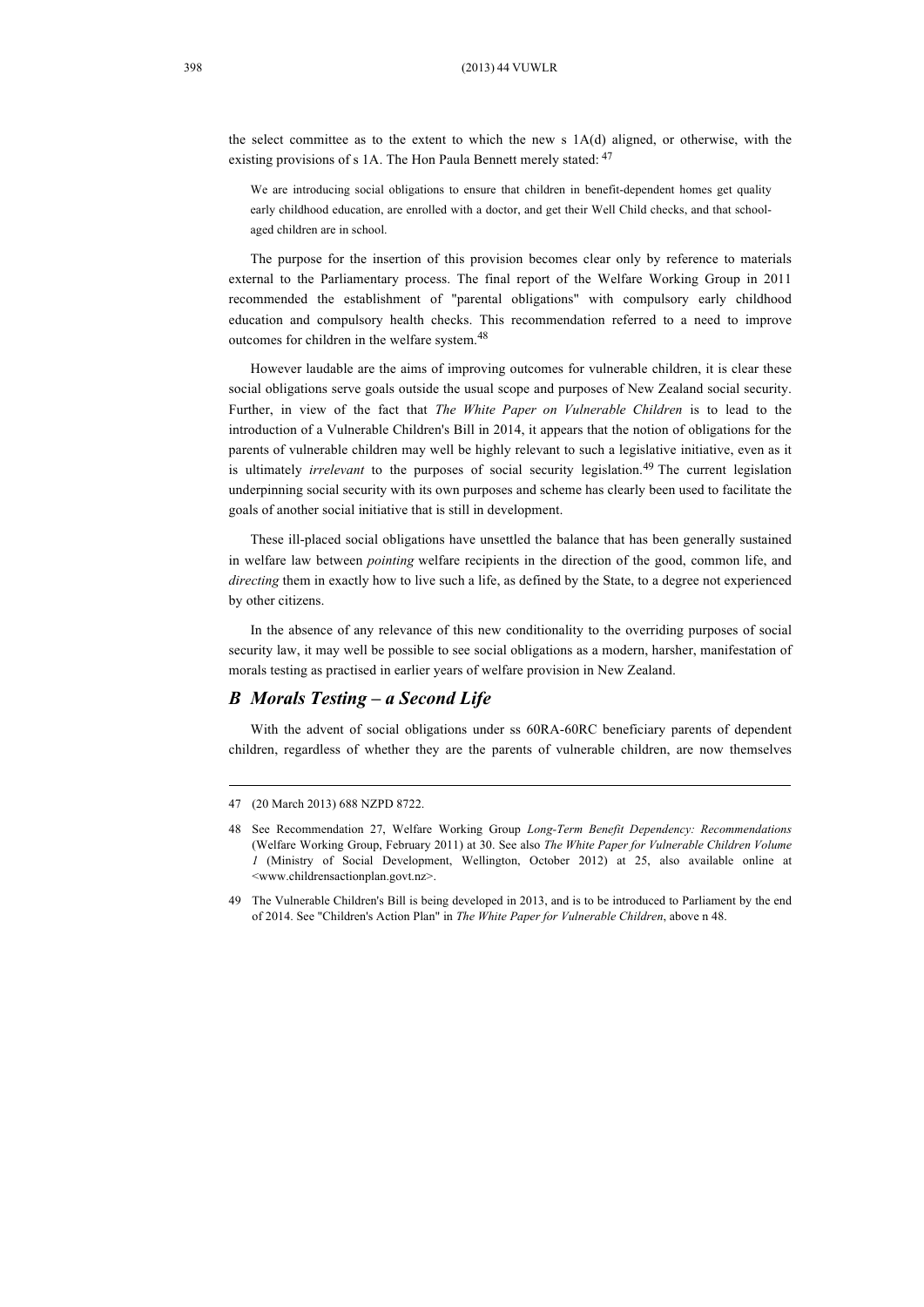vulnerable to a level of legislatively directed intrusion and direction that arguably outstrips that experienced by applicants undergoing morality testing under the Old Age Pension Act 1898 and the Social Security Act 1938. All such modern beneficiary parents of dependent children must be directed as to how they must raise their children to some degree. The fact that such direction is deemed necessary raises a presumption that those in receipt of a benefit *require* such direction, perhaps because of a presumed lack of capacity to make good decisions for their children. The opposite concern was at work behind the morality testing of the Old Age Pension Act 1898. Instead of restraining and curtailing the freedoms of pensioners, morality testing was deemed necessary to ensure such pensioners were marked out as dignified and respectable, so as to forestall any criticism of their receipt of public assistance.

#### *1 The Old Age Pension Act 1898*

The Act provided a small, means-tested pension for those residents over 65 who had resided in New Zealand for 25 years or more. This pension was funded from general taxation and represented the first major step by any New Zealand government in taking responsibility for the provision of a significant level of social security. Māori were included in the Act but often found themselves refused this means-tested pension, or granted a lesser amount, on the basis that a magistrate had determined they had some level of income or assets according to Native custom.<sup>50</sup> Asians were excluded entirely.<sup>51</sup> As with earlier legislative 19th century private benevolence, an obvious difference was often to be drawn between deserving and undeserving recipients.<sup>52</sup>

Express morals testing, as set out in the Old Age Pension Act 1898, was then deemed a necessary part of what was then a costly, and ultimately inefficient judicial process for the receipt of the pension.<sup>53</sup> Applicants were expected to have their moral character tested before a stipendiary magistrate in open court as a part of the application process.<sup>54</sup>

Successful applicants must have led sober and reputable lives, not deserted their spouses,<sup>55</sup> not been imprisoned for offences dishonouring them in the public estimation.<sup>56</sup> It is important to note that the moral qualifications here do not form part of a set of on-going positive obligations on the successful applicant to behave in particular ways. Once applicants had proved their entitlement to

54 Old Age Pension Act 1898, s 18.

56 Sections 8(3), 8(4) and 66.

<sup>50</sup> Old Age Pension Act 1898, s 66.

<sup>51</sup> McClure, above n 17, at 19-20.

<sup>52</sup> Tennant, above n 17.

<sup>53</sup> Geoffrey Palmer "The Growing Irrelevance of the Civil Courts" (1985) 5 Windsor Yearbook of Access to Justice 327 at 339.

<sup>55</sup> Sections 8(5) and 66.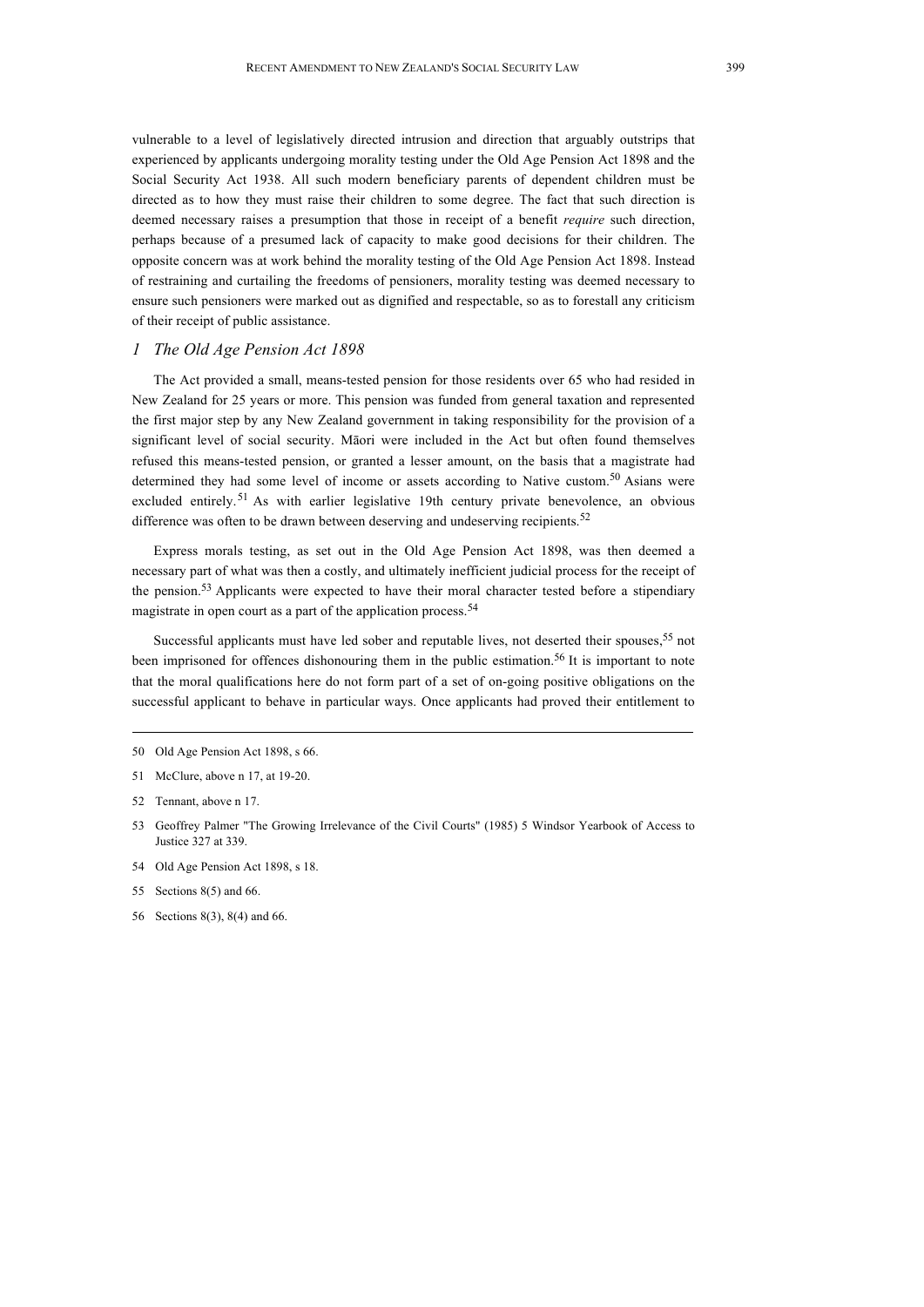the pension before the Magistrate, they were deemed to deserve the pension. <sup>57</sup> To this extent there is a level of relevant connection between the morality testing and the purpose of the old age pension legislation. The purpose was stated in the following terms:<sup>58</sup>

WHEREAS it is equitable that deserving persons who during the prime of life have helped to bear the public burdens of the colony by the payment of taxes, and to open up its resources by their labour and skill, should receive from the colony a pension in their old age […]

The restrictive nature of the eligibility is clear, and in fact is worded in such a way that a successful applicant could be seen in a positive light, being someone who had, during their younger years "helped bear the public burdens of the colony". The status of pensioner was a dignified one, once the strict eligibility criteria were met.<sup>59</sup> Some on-going requirement that the applicants be of good moral character remained but no direction given in the legislation on how this was to be achieved. In other words despite the highly restrictive, public application process for the pension, the moral qualifications did not, by dint of the legislation at least, impinge upon the pensioner's freedom to choose to live a life according to her own dictates. This freedom would enable her to choose to uphold the common good. Further, the moral purpose was expressly linked to the purpose of the legislation arguably providing justification for abrogation of freedom by way of the morals testing.

As social security became systematised and institutionalised with the advent of the Social Security Act 1938, the benefit application process was taken out of the judicial context and decisions about eligibility were carried out by government administration.<sup>60</sup> Morality testing by the time of the 1938 Act was largely watered down to an eligibility requirement that applicants for each of the main benefits be of good moral character and sober habits, 61 again, with no legislative directives on what specific behaviours comprised such characteristics.<sup>62</sup>

Morality testing in the provisions of social security legislation has not generally provided directives to individuals on how to live what might be determined to be a good life. Requiring applicants to be of good moral character and sober habits is arguably less restrictive of individual

- 59 McClure, above n 17, at 17.
- 60 Palmer, above n 53, at 340
- 61 See for example s 15(1)(e). Compare Old Age Pensions Act 1898, s 8(6).
- 62 Much could be said about the concepts of the ''public morality'' in legislation, that I lack the space to develop here. See for example Alan Cameron "Law Justice and the State" in Alan Cameron and Jonathan Boston *Voices for Justice* (Dunmore Press, Palmerston North, 1994) at 37–67 and Alan Cameron "'Dooyeweerd on law and morality: legal ethics - a test case"'(1998) 28 VUWLR 263.

<sup>57</sup> Administrators of the pension may have made determinations about ongoing entitlement on the basis of morality, but not under authorisation from this provision.

<sup>58</sup> Preamble.